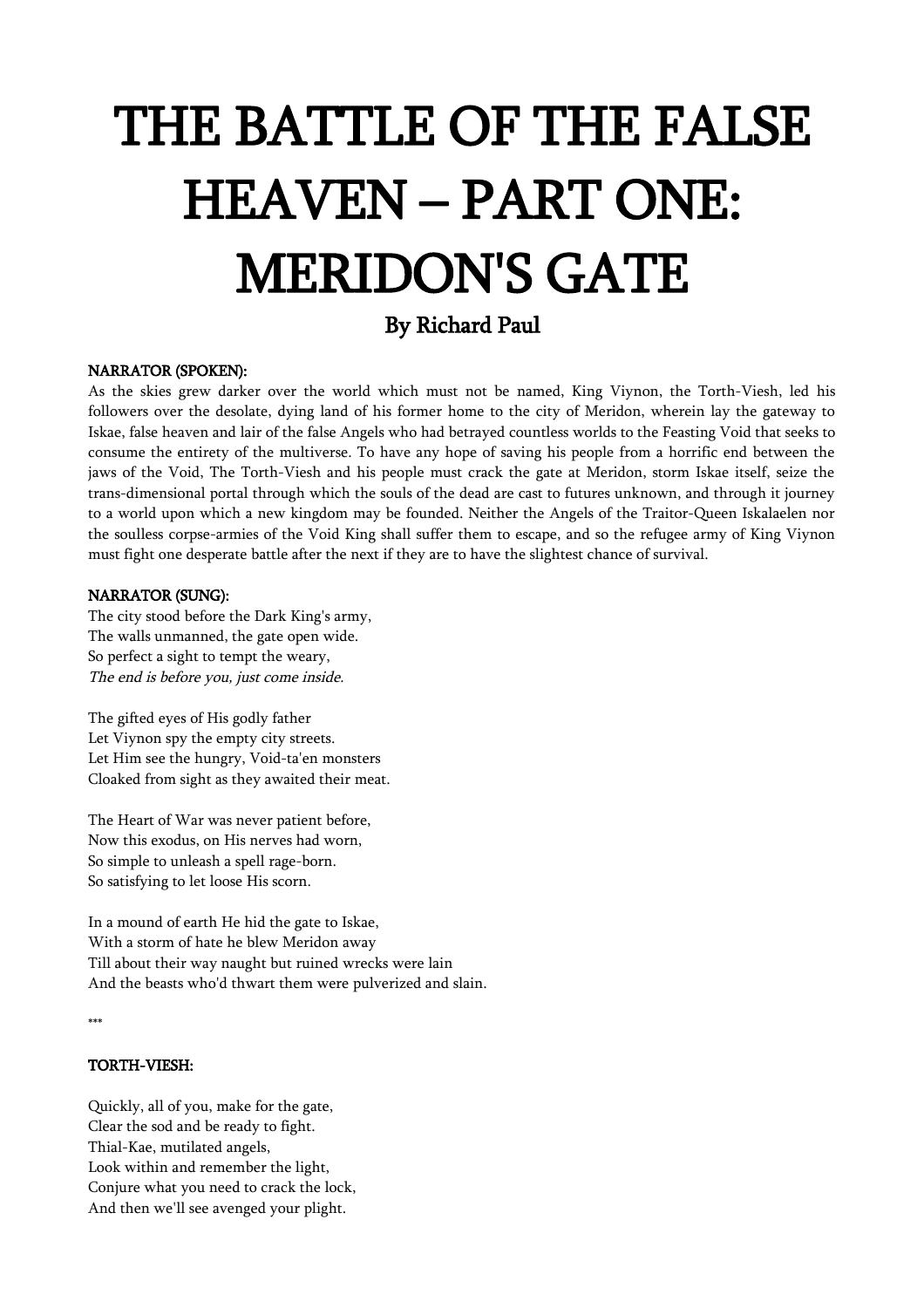# NARRATOR:

The servants and sorcerers of the Torth-Viesh worked diligently to clear the gate. It was the work of an hour and towards its end the faintest stirring of hope began to arise in the hearts of His people. Perhaps inevitably, this was when the Void struck, sending a fifteen-thousand strong army of soulless soldiers to contend against King Viynon and His much weaker force. At their head were the bones of the fallen Dragon Prince Vallacrar, once a heroic opponent of the Void, long ago, but now, like so many others, reduced to nothing more than its helpless thrall. Long had this foe contrived against Viynon and His people, and great was the hatred he had earned from them.

#### VALLACRAR:

I've seen such heroes as you a thousand times, Seen each of those thousand heroes die. Nothing can hinder the will of the Void, Your place 'midst its Captains you cannot avoid.

#### TORTH-VIESH:

Do you believe that because you failed, There's no one who has a chance to succeed? I'll pay no heed to your carcass-wails, But I'll shatter your skull most cheerfully.

### PRINCESS ETHRITAR OF GITH HAKAIN:

With no passion you boast! With no teeth you growl! Think you a host of husks means our way is barred?! Fajiban's children have destroyed you foul Corpses by the trillions. It is not hard.

### CAPTAIN DKALADAR

A thousand dead things chained by a tyrant Cannot match a hundred such as we are. Come face us and we shall be your mendicants, Granting you the true death from which you're barred.

# VALLACRAR:

You can snub my sense till you die to it, You won't withstand us with naught but stalwart grit. Forward, one and all. Leave no one alive, As the Void ordains, nothing may survive.

#### NARRATOR:

Against the dead of a thousand planets, The Dark Demigod, His soldiers, His farmers, Gave all they had, no matter they were beset, What more can but do 'fore the Void's monsters?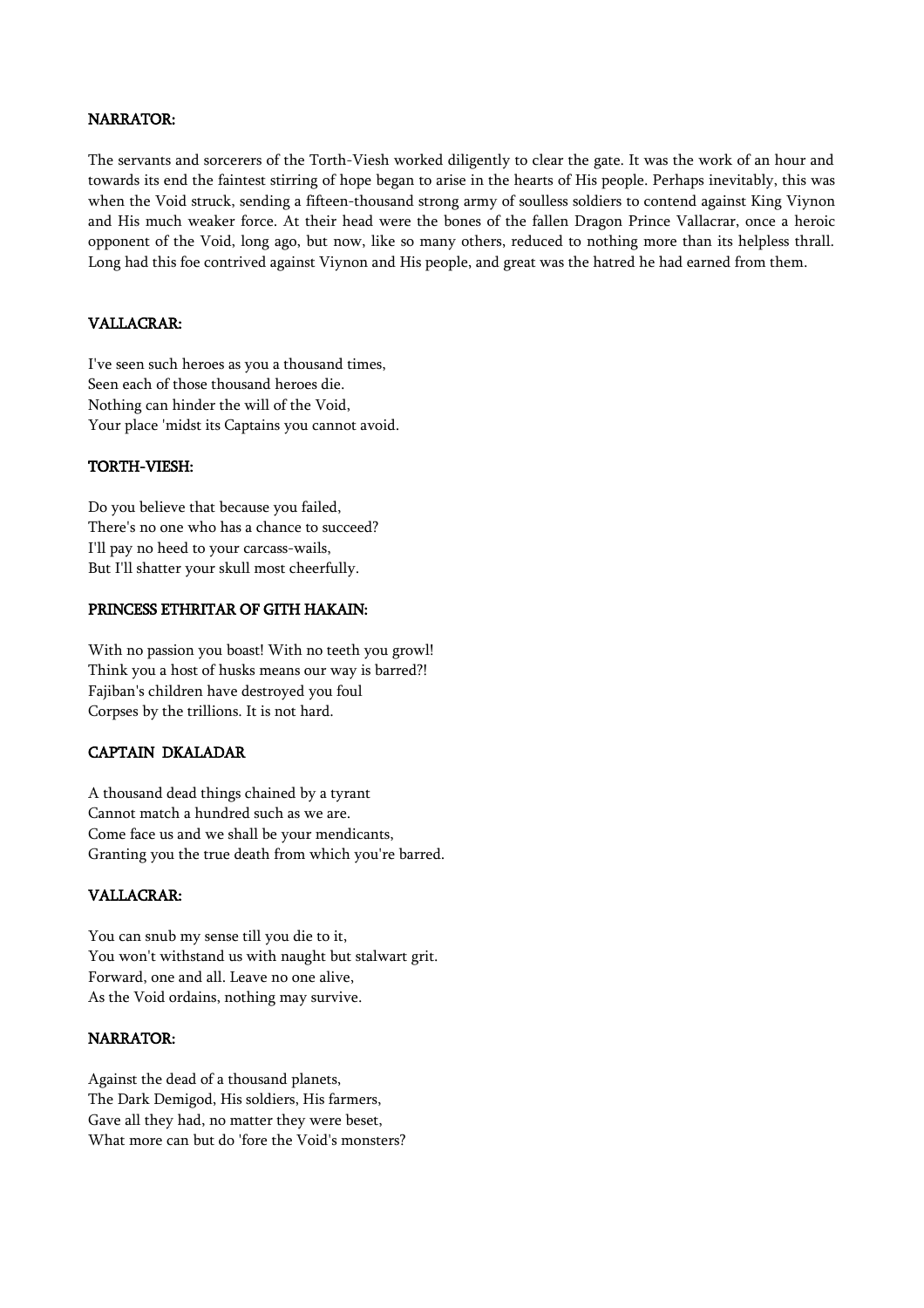The Torth-Viesh Himself faced the Dragon Lord, Millennia of fury in His sword arm. No less perilous, dead talons and jaws, Viynon was ever inches away from harm.

And yet in the end with a swing of His sword, He struck Vallacrar's head from his neck bone. Lifeless fell skull and all to the earth-floor, There to lie silent, and still as stone.

A fine victory, and yet His army, Though they'd done much harm to the enemy Were growing weak, and more died each moment, To the grasp of the Void their souls were sent.

# QUEEN GIRITAR OF GITH HAKAIN:

It worked, Fajiban and Lelvadi be praised, Now Lathnavir, my love, let us lend our aid. Pardon our intrusion, Torth-Viesh, but pray Heed us now for we have a better way.

### SIR LATHNAVIR OF THE THIAL KAE:

As you say, my Queen, hope's hour is come And the soulless Void will see a deed done To shake its zeal, mar its appetite, And then in this battle let's take delight.

Lelvadi we call. Lelvadi we conjure, Judge to all who ask. We ask, we crave, we call! See us through this eye stone. See us, we implore! Judge us now, all Thial-Kae. Judge our fall.

# QUEEN GIRITAR:

Judge us now, all Kaining folk, ere we fall. Amend the sentence or make it ever sure, Judge whether we have the right to endure.

# SIR LATHNAVIR:

What are we? Traitors or betrayed? Judge us all.

### QUEEN GIRITAR:

Judgement we call for. Let the verdict be yours.

#### NARRATOR:

The judgement of Lelvadi, God of Justice In a universe unknown to the Void, Saw much to be done ere His will was dismissed And His judgement saw the All-Feaster annoyed.